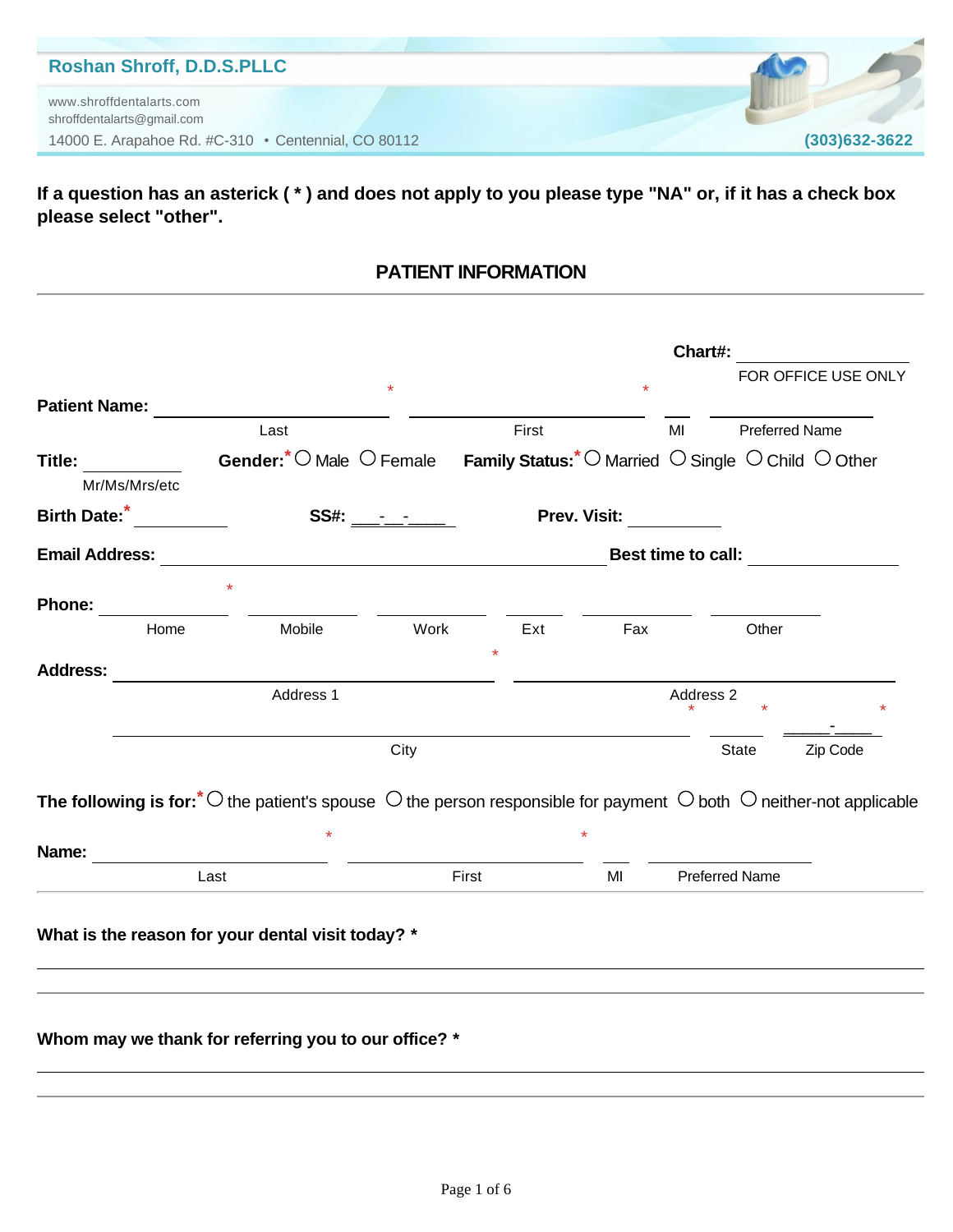### **INSURANCE**

| <b>PRIMARY INSURANCE</b>    |                                                                                                                                            |                                 |          |  |  |
|-----------------------------|--------------------------------------------------------------------------------------------------------------------------------------------|---------------------------------|----------|--|--|
|                             | $\star$                                                                                                                                    |                                 | $\star$  |  |  |
|                             | Last                                                                                                                                       | First                           | MI       |  |  |
|                             | $\overline{1}$ <b>D</b> #: $\overline{1}$ <b>T</b>                                                                                         | Group #: $\qquad \qquad \qquad$ |          |  |  |
|                             |                                                                                                                                            |                                 |          |  |  |
|                             | Address 1                                                                                                                                  | Address 2                       |          |  |  |
|                             | City                                                                                                                                       | <b>State</b>                    | Zip Code |  |  |
|                             |                                                                                                                                            |                                 |          |  |  |
|                             |                                                                                                                                            |                                 |          |  |  |
|                             | Address 1                                                                                                                                  | Address 2                       |          |  |  |
|                             | City                                                                                                                                       | State                           | Zip Code |  |  |
|                             | Patient's relationship to insured: $\circlearrowright$ Self $\circlearrowright$ Spouse $\circlearrowright$ Child $\circlearrowright$ Other |                                 |          |  |  |
|                             |                                                                                                                                            |                                 |          |  |  |
| <b>Insurance Address:</b>   | <u> 1989 - Andrea Station Barbara, amerikan per</u>                                                                                        |                                 |          |  |  |
|                             | Address 1                                                                                                                                  | Address 2                       |          |  |  |
|                             | City                                                                                                                                       | State                           | Zip Code |  |  |
| <b>SECONDARY INSURANCE</b>  |                                                                                                                                            |                                 |          |  |  |
|                             |                                                                                                                                            |                                 |          |  |  |
|                             | Last                                                                                                                                       | First                           | MI       |  |  |
|                             | Patient's relationship to insured: $\bigcirc$ Self $\bigcirc$ Spouse $\bigcirc$ Child $\bigcirc$ Other                                     |                                 |          |  |  |
| <b>Insurance Plan Name:</b> |                                                                                                                                            |                                 |          |  |  |
|                             |                                                                                                                                            |                                 |          |  |  |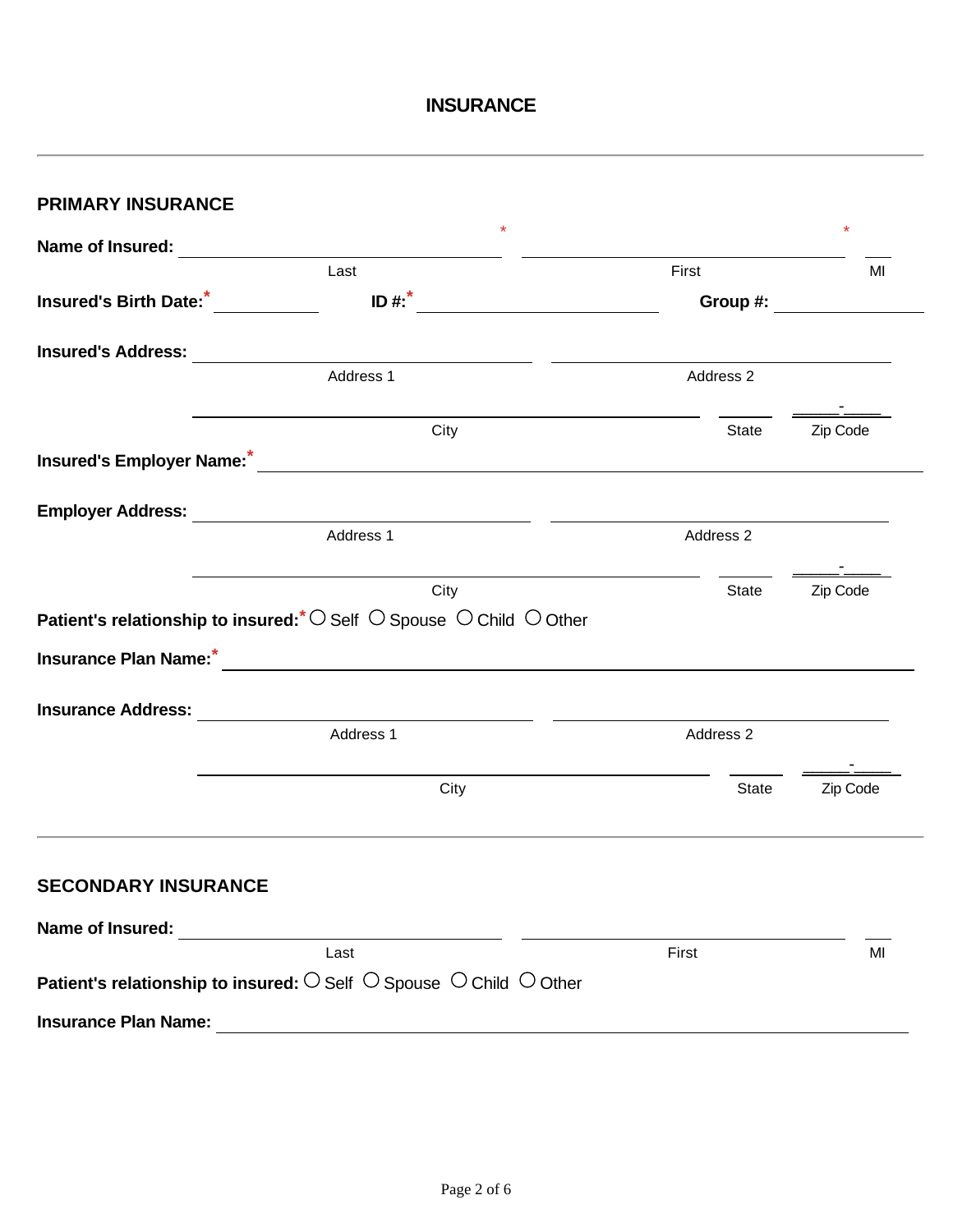|  | PATIENT DENTAL & MEDICAL HISTORY |
|--|----------------------------------|
|--|----------------------------------|

**If you are required to take a Pre-Medication, please indicate what medication you take.**

| Please indicate if you have experienced any of the following:                          |                                         |                                |  |  |  |
|----------------------------------------------------------------------------------------|-----------------------------------------|--------------------------------|--|--|--|
| $\Box$ Pre Med                                                                         | AIDS/HIV+                               | Anaphylaxis                    |  |  |  |
| $\Box$ Anemia                                                                          | Arthritis (Rheumatism)                  | <b>Artificial Heart Valves</b> |  |  |  |
| <b>Artificial Joints</b>                                                               | Asthma                                  | Atopic (Allergy Prone)         |  |  |  |
| $\Box$ Back Problems                                                                   | <b>Blood Disease</b>                    | Cancer                         |  |  |  |
| $\Box$ Chemical Dependency                                                             | <b>Circulatory Problems</b>             | <b>Cortisone Treatments</b>    |  |  |  |
| $\Box$ Cough (Presistent)                                                              | $\Box$ Cough Up Blood                   | COVID-19                       |  |  |  |
| $\Box$ COVID-19 VACCINE (1st injection)                                                | $\Box$ COVID-19 VACCINE (2nd injection) | $\Box$ COVID-19 BOOSTER        |  |  |  |
| Diabetes                                                                               | Epilepsy                                | Fainting                       |  |  |  |
| $\Box$ Food Allergies                                                                  | Glaucoma                                | <b>Headaches</b>               |  |  |  |
| $\Box$ Heart Murmur                                                                    | <b>Heart Problems</b>                   | Hemophilia                     |  |  |  |
| $\Box$ Herpes                                                                          | <b>Hepatitis A</b>                      | <b>Hepatitis B</b>             |  |  |  |
| $\Box$ Hepatitis C                                                                     | <b>High Blood Pressure</b>              | Jaw Pain                       |  |  |  |
| $\Box$ Kidney Disease                                                                  | <b>Liver Disease</b>                    | <b>Mitral Valve Prolapse</b>   |  |  |  |
| $\Box$ Nervous Problems                                                                | Pacemaker/Heart Surgery                 | <b>Psychiatric Care</b>        |  |  |  |
| □ Rapid Weight Gain/Loss                                                               | <b>Radiation Treatment</b>              | <b>Respiratory Disease</b>     |  |  |  |
| $\Box$ Rheumatic/Scarlet Fever                                                         | Shingles                                | <b>Shortness of Breath</b>     |  |  |  |
| $\Box$ Skin Rash                                                                       | Spina Bifida                            | <b>Stroke</b>                  |  |  |  |
| $\Box$ Surgical Implant                                                                | Swelling of Feet or Ankles              | <b>Thyroid Disease</b>         |  |  |  |
| $\Box$ Tobacco Habit                                                                   | <b>Tonsillitis</b>                      | <b>Tuberculosis</b>            |  |  |  |
| $\Box$ Ulcer/Colitis                                                                   | Venereal Disease                        | Other                          |  |  |  |
| Are you allergic to or have you reacted adversely to any of the following medications? |                                         |                                |  |  |  |
| $\Box$ Aspirin                                                                         | <b>Nitrous Oxide</b>                    | <b>Local Anesthetic</b>        |  |  |  |
| $\Box$ Codeine                                                                         | Erythromycin                            | Penicillin                     |  |  |  |
| $\Box$ Latex                                                                           | Sulfa                                   | Other                          |  |  |  |
| Please explain if you have checked any of the above boxes:                             |                                         |                                |  |  |  |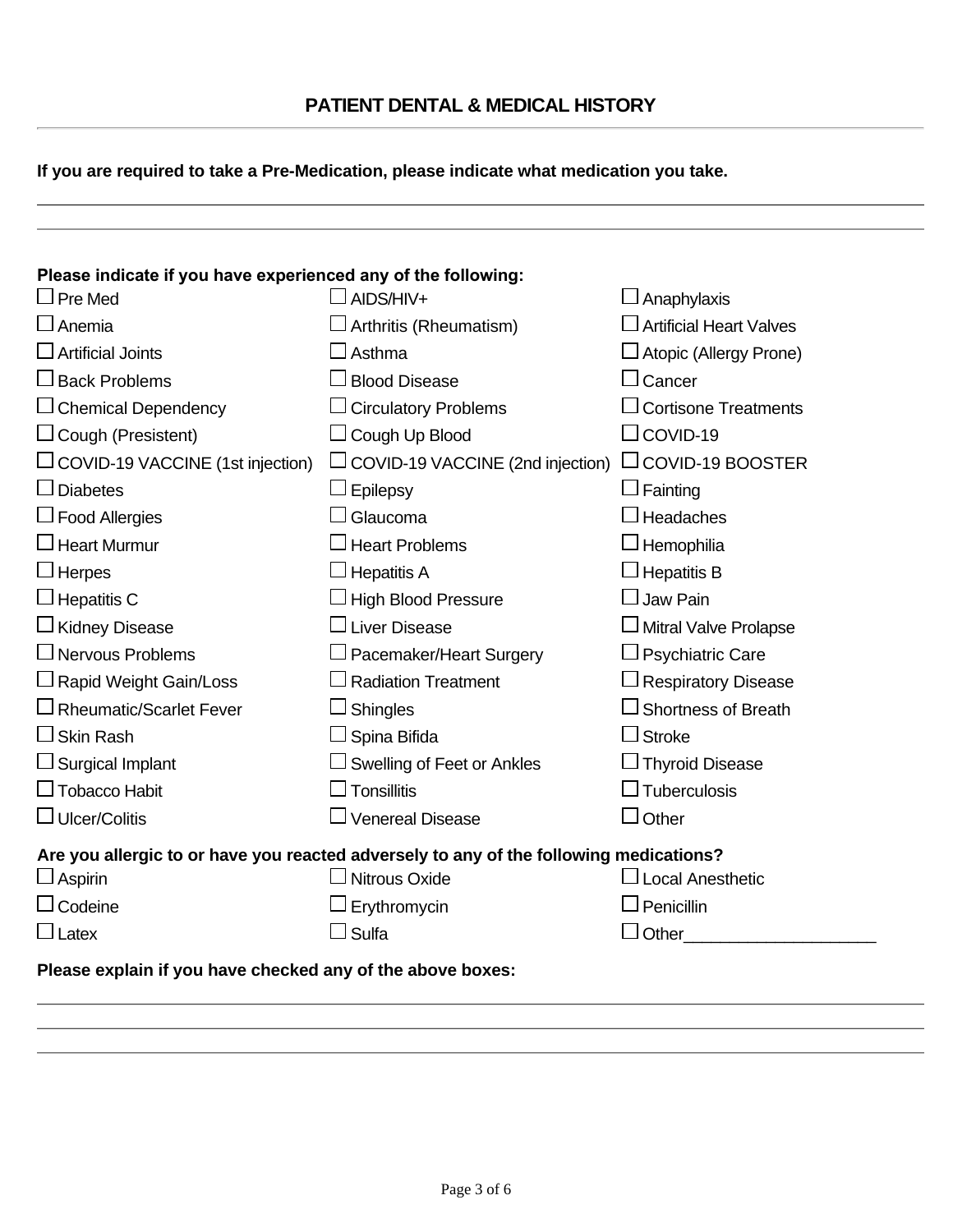| Please list any medications you are currently taking, one medication per line:                                                                                                                                                                                                                                                                                                                                                               |                   |  |  |  |
|----------------------------------------------------------------------------------------------------------------------------------------------------------------------------------------------------------------------------------------------------------------------------------------------------------------------------------------------------------------------------------------------------------------------------------------------|-------------------|--|--|--|
|                                                                                                                                                                                                                                                                                                                                                                                                                                              |                   |  |  |  |
|                                                                                                                                                                                                                                                                                                                                                                                                                                              |                   |  |  |  |
|                                                                                                                                                                                                                                                                                                                                                                                                                                              |                   |  |  |  |
| WOMEN ONLY: Are you pregnant? $\circ$ Yes $\circ$ No                                                                                                                                                                                                                                                                                                                                                                                         |                   |  |  |  |
| If Yes, when is the due date?                                                                                                                                                                                                                                                                                                                                                                                                                |                   |  |  |  |
| Would you consider yourself to be in fairly good health? $\bigcirc$ Yes $\bigcirc$ No                                                                                                                                                                                                                                                                                                                                                        |                   |  |  |  |
| Within the past year, have there been any changes in your general health? $\bigcirc$ Yes $\bigcirc$ No                                                                                                                                                                                                                                                                                                                                       |                   |  |  |  |
|                                                                                                                                                                                                                                                                                                                                                                                                                                              |                   |  |  |  |
| When is the last time you visited a dentist? *                                                                                                                                                                                                                                                                                                                                                                                               |                   |  |  |  |
| <b>Prior Dentist's name</b>                                                                                                                                                                                                                                                                                                                                                                                                                  |                   |  |  |  |
| How frequently do you brush your teeth?<br>$\bigcirc$ 3 (+) a day $\bigcirc$ Twice a day $\bigcirc$ Once a day $\bigcirc$ Weekly                                                                                                                                                                                                                                                                                                             | $\bigcirc$ Seldom |  |  |  |
| How frequently do you floss your teeth?<br>$\circ$ 1 (+) a day $\circ$ Q 2 - 6 weekly $\circ$ 1 - 6 monthly $\circ$ Seldom                                                                                                                                                                                                                                                                                                                   | $\bigcirc$ Never  |  |  |  |
| Please mark any of the following to indicate Yes in response to the question:                                                                                                                                                                                                                                                                                                                                                                |                   |  |  |  |
| $\Box$ Do your gums bleed when you brush or floss?<br>$\Box$ Do your teeth experience sensitivity to hot or cold temperatures?<br>$\Box$ Are any of your teeth currently causing you pain?<br>$\Box$ Do you grind your teeth (either consciously or during sleep)?<br>$\Box$ Are any of your teeth loose, or are you concerned about any teeth loosening?<br>$\Box$ Do you currently have any dental implants, dentures and/or a partial(s)? |                   |  |  |  |

# **If you could change anything about your mouth, teeth, or smile, what would it be?**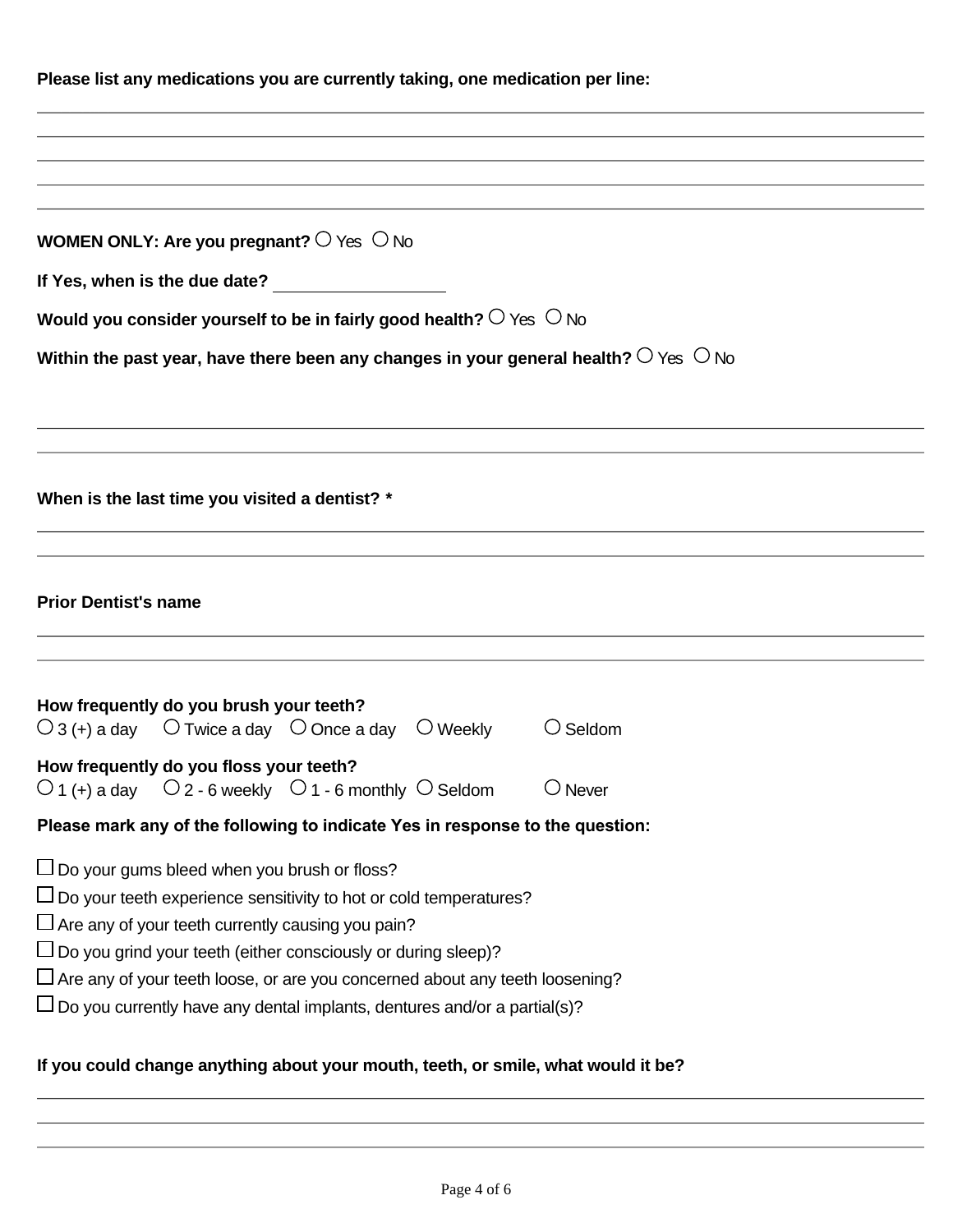#### **CANCELLATION/NO SHOW POLICY** *\**

**I will give Shroff Dental Arts a minimum of 24 business hours notice to cancel or reschedule any dental appointments. Failure to give such notice can result in a \$50.00/hour fee for my missed appointment. I have read and understood this policy.**

#### **COMMUNICATIONS** *\**

**I authorize Shroff Dental Arts to correspond with me regarding appointments, financials, etc... through text, phone calls, email and/or US Mail. I understand that my phone carrier may apply finance charges and that will be my responsibility.**

#### **Cell Phone Number** *\**

**FINANCIAL POLICY**

*\**

**Thank you for choosing Dr. Roshan Shroff for your dental care needs. The following information will explain our procedures and policies, which have been established so that we may serve you as promptly and efficiently as possible. Financial arrangements must be made prior to treatment.**

**\* Payment is due in full at the time of service.** 

**\* We accept cash, checks, Visa, American Express, MasterCard, and Discover cards**

**\* Patients with insurance coverage are responsible for any deductibles and estimated co-payment at the time of service.**

**\* Third party financing is available for patients requiring extensive treatment.**

**I understand that I am financially responsible for any outstanding balance for services provided that are not fully covered by insurance, and I may be billed for this remaining balance. I consent and agree to be financially responsible for payment of all services rendered on my behalf or on behalf of my dependents (if any).**

**As a service to our patients we will bill your insurance company. However, your insurance policy is a contract between you and your insurance company. Insurance policies vary and services provided may not be covered. You are responsible for any fees insurance does not pay. Recently, we have noticed that patients with dual coverage, in some cases, the secondary insurance company will not pick up any or all of the remaining balance. Please refer to your employee manual for specific coverage explanations.**

**I understand and agree to abide by this Financial Policy and understand that I am responsible and agree to pay any collection, court and attorney fees accrued.**